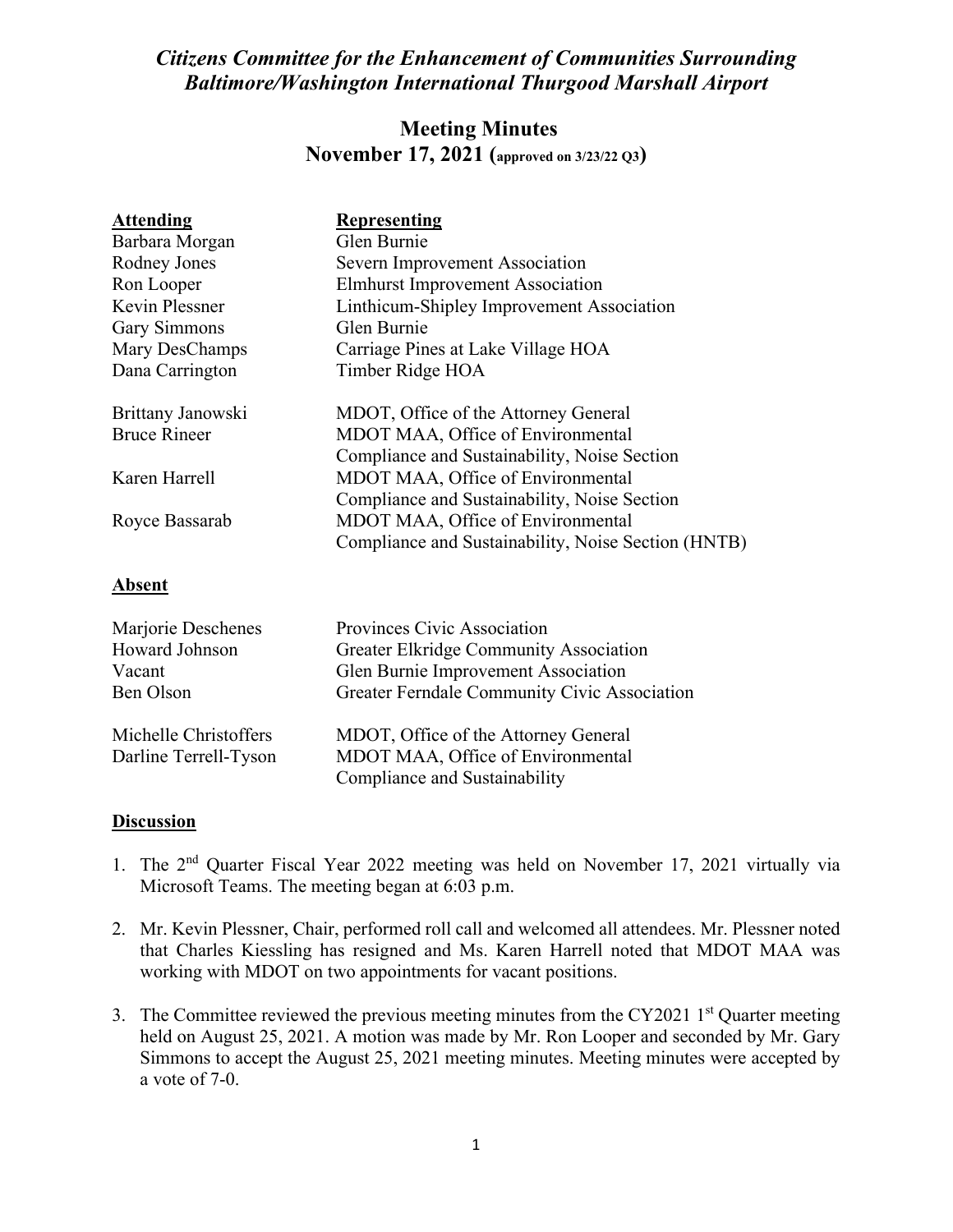## 4. Administrator's Report

Mr. Bruce Rineer provided the Committee an update on the budget, and noted that it has not changed since no grant applications were received since the previous meeting. He highlighted the total fiscal year 2022 budget, comprised of 2020 calendar operations plus rollover from fiscal year 2021. Mr. Rineer noted that overall operations were continuing to recover but remain below pre-pandemic levels. No applications were received for consideration for the quarter.

Mr. Looper wondered if MDOT had expressed any concerns about the lack of grant applications – Mr. Rineer noted they have not expressed such concern.

5. Certificate of Standing Review for Submissions

No grant applications were submitted.

6. Grant Applications

No grant applications were submitted.

7. New Business

The Committee discussed potential dates for the upcoming calendar year.

FY22 Quarter 3 - March 23, 2022 (deadline is February 21, 2022) FY22 Quarter 4 - June 15, 2022 (deadline is May 16, 2022) FY23 Quarter 1 - September 21, 2022 (deadline is August 22, 2022) FY23 Quarter 2 - December 7, 2022 (deadline is November 8, 2022)

Ms. Barbara Morgan made a motion to accept the dates, seconded by Mr. Rodney Jones. The motion passed unanimously.

Mr. Plessner reminded the Committee to continue to solicit participation from eligible communities.

Mr. Plessner asked the group if, due to the continued uncertainty surrounding the pandemic, whether anyone had objections continuing to meet virtually. No Committee members expressed reservations about continuing to meet in a virtual format.

Ms. Barbara Morgan noted that the minutes reflected her representing the Dundee Community Association, which disbanded years ago. Ms. Morgan has long since represented Glen Burnie, which was approved by MDOT MAA at the time. The minutes will be updated to reflect this.

8. Old Business

None

9. Open Discussion